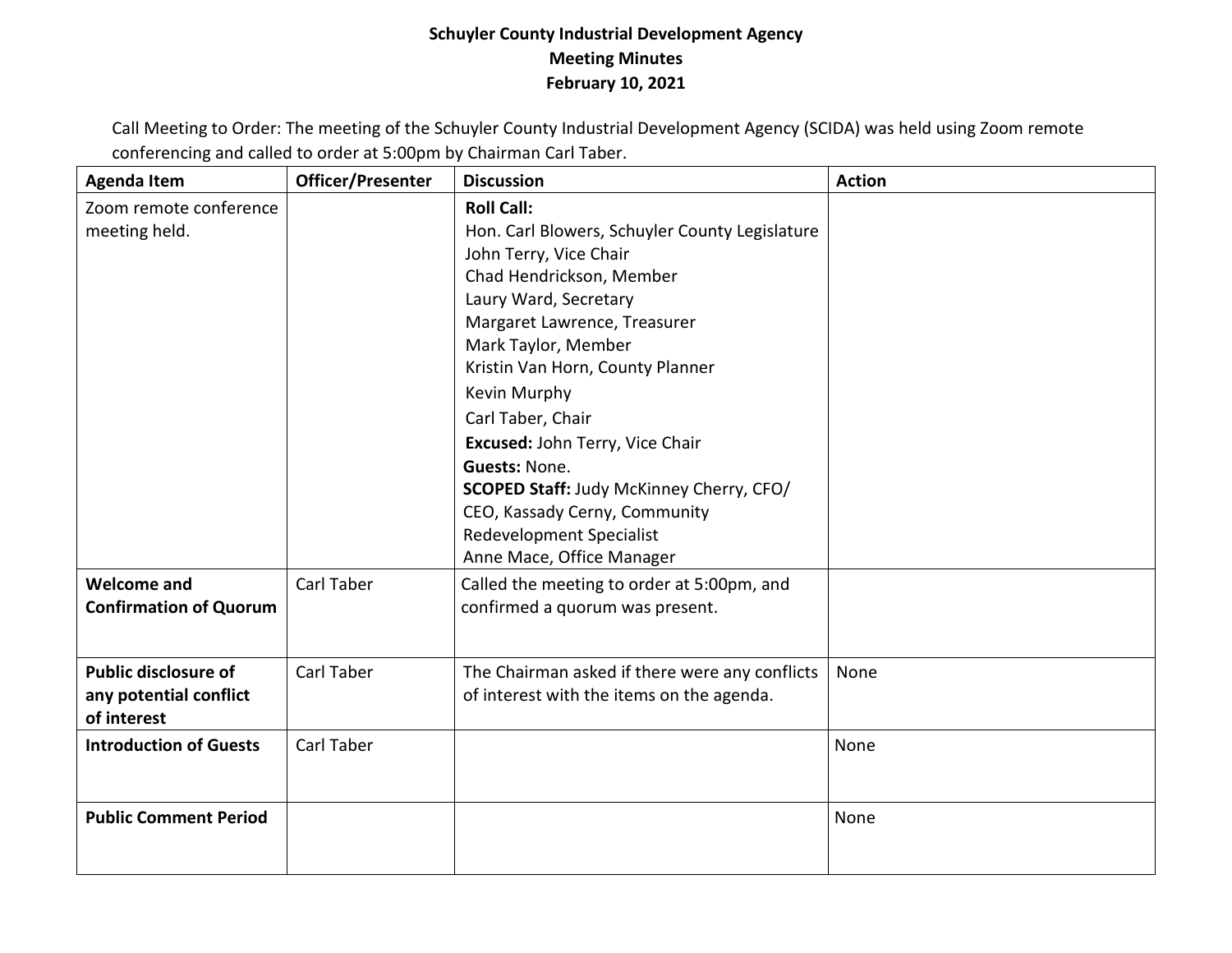| Minutes- January 13, | Carl Taber                  | Minutes of the January 13, 2020 meeting         | Motion was made by Carl Blowers to      |
|----------------------|-----------------------------|-------------------------------------------------|-----------------------------------------|
| 2020                 |                             | were presented.                                 | approve the January 13, 2020, second by |
|                      |                             |                                                 | Margaret Lawrence. Motion carried,      |
|                      |                             |                                                 | unanimously.                            |
| Treasurer's Report - | Margaret Lawrence           | The December 2020 financial statements          | Motion was made by Margaret Lawrence    |
| <b>December</b>      |                             | were presented and reviewed. There was          | to move \$50,000 from Community Bank    |
| 2020                 |                             | minimal activity in December however,           | <b>Checking Account to Visions FCU</b>  |
|                      |                             | overall activity has increased year-to-year.    | Account. The motion was second by       |
|                      |                             | Revenue is under budget due to timing.          | Laury Ward. Motion carried,             |
|                      |                             | Expenses are also under budget. Suggested       | unanimously.                            |
|                      |                             | moving \$50,000 from Community bank             |                                         |
|                      |                             | checking to Visions FCU checking account.       |                                         |
| <b>New Business</b>  |                             |                                                 |                                         |
| <b>PILOT Review-</b> | Judy McKinney Cherry        | The Glen Beacon submitted a PILOT               | None                                    |
| The Glen Beacon, LLC |                             | application. The property is located within the |                                         |
|                      |                             | Empire Zone designation. There is no            |                                         |
|                      |                             | resolution for the IDA to consider. The         |                                         |
|                      |                             | property owner is requesting to have the        |                                         |
|                      |                             | assessment reduced to the current property      |                                         |
|                      |                             | value. A resolution will be submitted as soon   |                                         |
|                      |                             | as possible.                                    |                                         |
| <b>First-Second</b>  | <b>Judy McKinney Cherry</b> | A PILOT application has been received. There    | None                                    |
| Development, LLC.    |                             | are three parcels included within the           |                                         |
|                      |                             | application. Unless there is sole ownership of  |                                         |
|                      |                             | all three parcels, an individual application    |                                         |
|                      |                             | must be submitted for each parcel.              |                                         |
|                      |                             | Ownership and financial details are still being |                                         |
|                      |                             | worked out.                                     |                                         |
|                      |                             |                                                 |                                         |
|                      |                             |                                                 |                                         |
|                      |                             |                                                 |                                         |
|                      |                             |                                                 |                                         |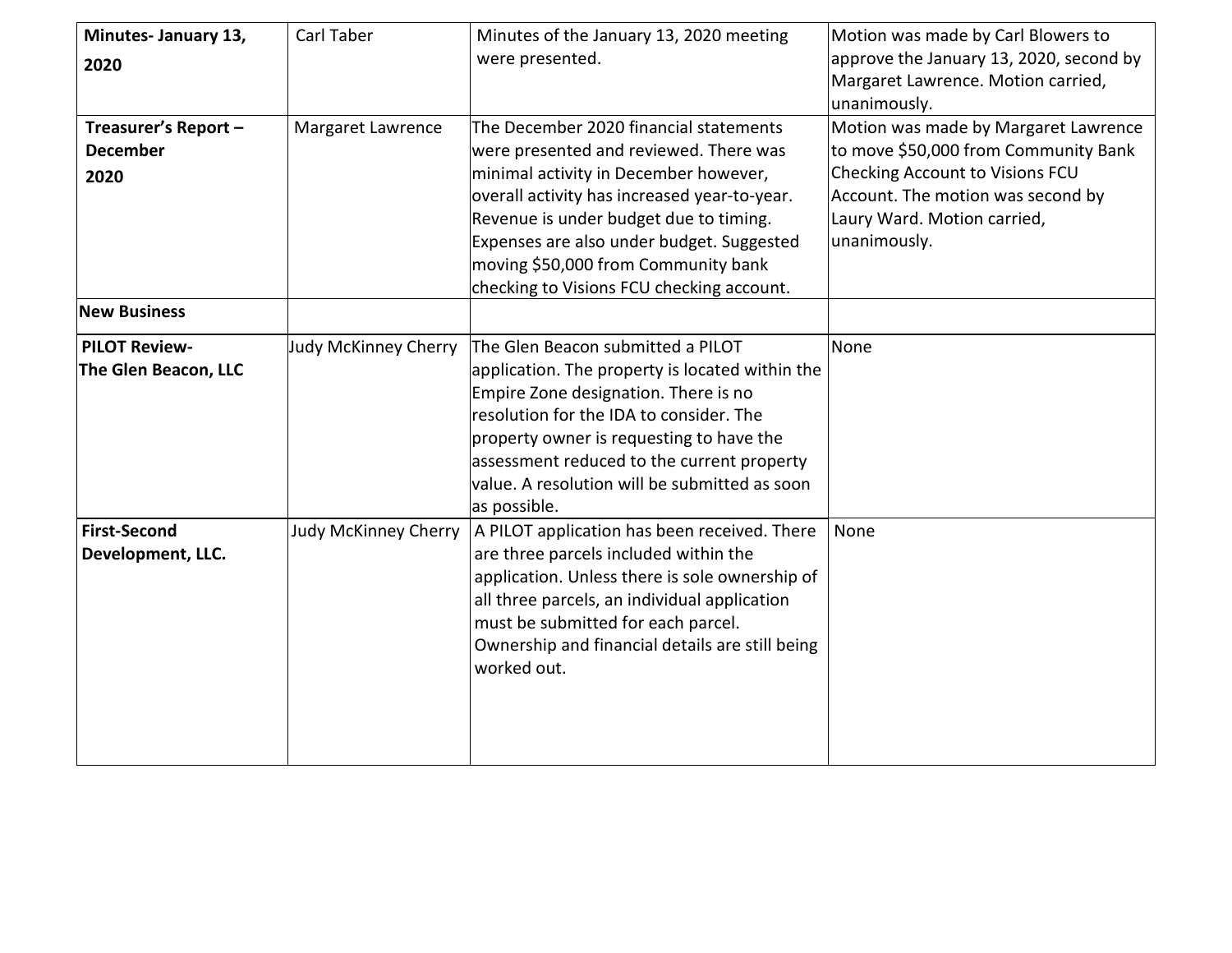| <b>Watkins Glen Apartments Judy McKinney Cherry</b><br>SEPP, Inc. |                             | SEPP, Inc. apartments PILOT was reviewed<br>for the board. PILOT was originally submitted<br>in 2013. The total project cost was estimated<br>at \$11,769,145. Because the property was a<br>former school building, it was not on the tax<br>rolls. It was added to the tax rolls and the<br>starting PILOT payment was \$44,000 with a<br>2% escalator. The PILOT has been a<br>successful benefit to the community. | None |
|-------------------------------------------------------------------|-----------------------------|------------------------------------------------------------------------------------------------------------------------------------------------------------------------------------------------------------------------------------------------------------------------------------------------------------------------------------------------------------------------------------------------------------------------|------|
| A.B.O/PAAA                                                        | <b>Judy McKinney Cherry</b> | Received official letter regarding bond cap.<br>The deadline for all ABO reporting is March<br>31, 2021.<br>Board member trainings through A.B.O. are<br>being scheduled at this time. The board<br>must attend every three years.                                                                                                                                                                                     | None |
| Finance                                                           | Judy McKinney Cherry        | No meeting was held.                                                                                                                                                                                                                                                                                                                                                                                                   | None |
| Governance                                                        | Judy McKinney Cherry        | A meeting will be scheduled to review<br>required documents for board approval.                                                                                                                                                                                                                                                                                                                                        | None |
| <b>Audit</b>                                                      | <b>Judy McKinney Cherry</b> | A meeting will be held before the next board<br>meeting.                                                                                                                                                                                                                                                                                                                                                               | None |
| <b>Ongoing Business</b>                                           | <b>Judy McKinney Cherry</b> | None.                                                                                                                                                                                                                                                                                                                                                                                                                  | None |